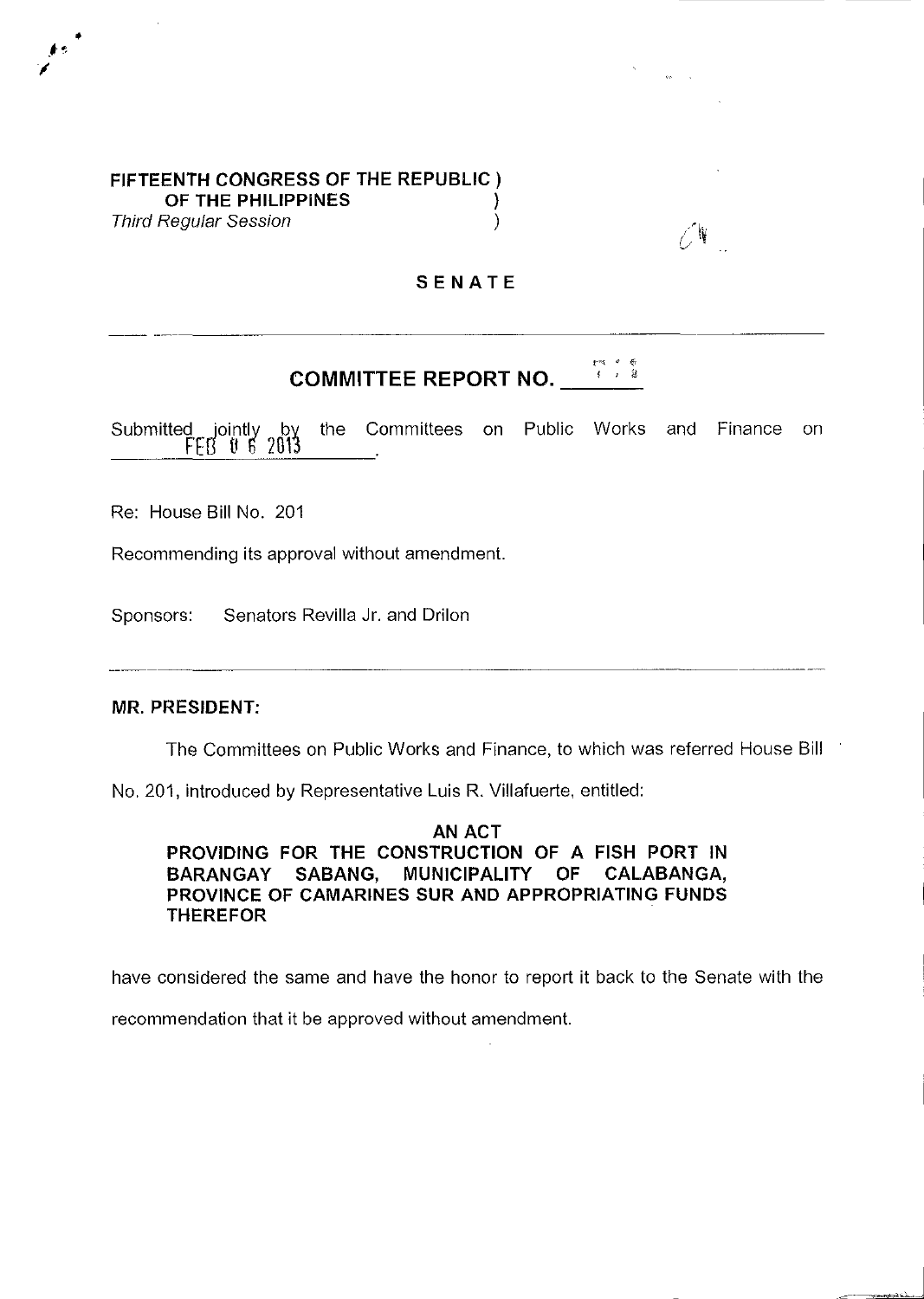Respectfully submitted:

**Chairpersons:** 

.<br>ON ∱mittee on Finance

RAMON SONG REVILLA, JR. Committee on Public Works Member, Committee on Finance

Vice-Chairpersons:

**GREGORIO B. HONASAN II** Committee on Public Works Member, Committee on Finance

**G.RECTO-**RAMPH Committee on Finance Member, Committee on Public Works

EDGARDO J. ANGARA

Committee on Finance Member, Committee on Public Works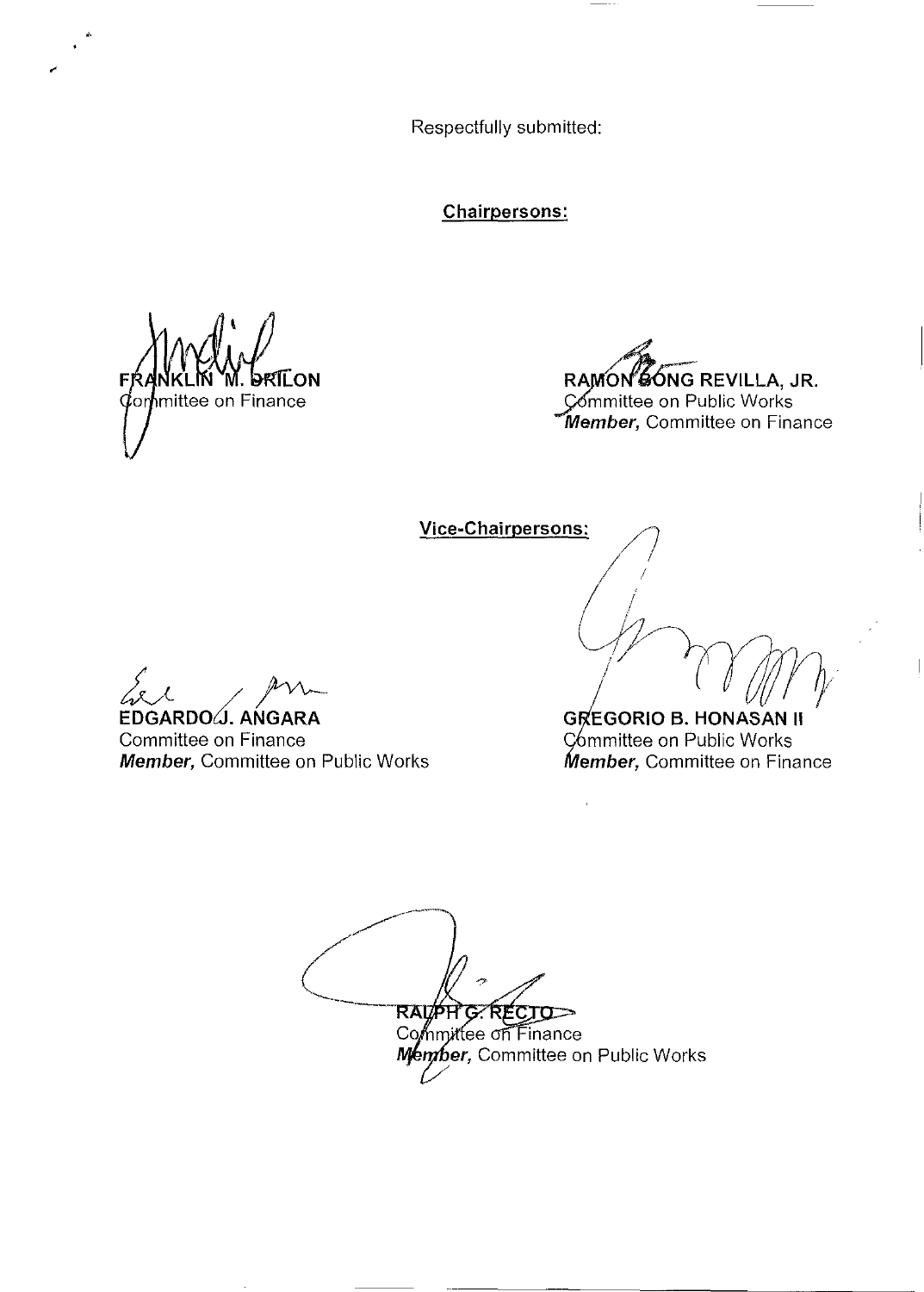Members:

**MIRIAM DEFENSOR SANTIAGO** Committee on Finance

**ANTONIO F. TRILLANES IV Committee on Public Works** 

**TEOFISTO L. GUINGONA III** Committee on Finance

**MANUEL "LITO" M. LAPID** 

Committee on Public Works<br>Committee on Finance

 $\frac{1}{\sqrt{2}}=\frac{1}{6} \frac{1}{2} \frac{1}{2} \frac{1}{2} \frac{1}{2} \frac{1}{2} \frac{1}{2} \frac{1}{2} \frac{1}{2} \frac{1}{2}$ 

**SERGIO R. OSMEÑA III** Committee on Finance

FERDINAMD R. MARCOS, JR.<br>Committee on Public Works Committée on Finance

FRANCIS N. RANGILINAN Committee on finance

**MANNY VILLAR** Committee on Public Works Committee on Finance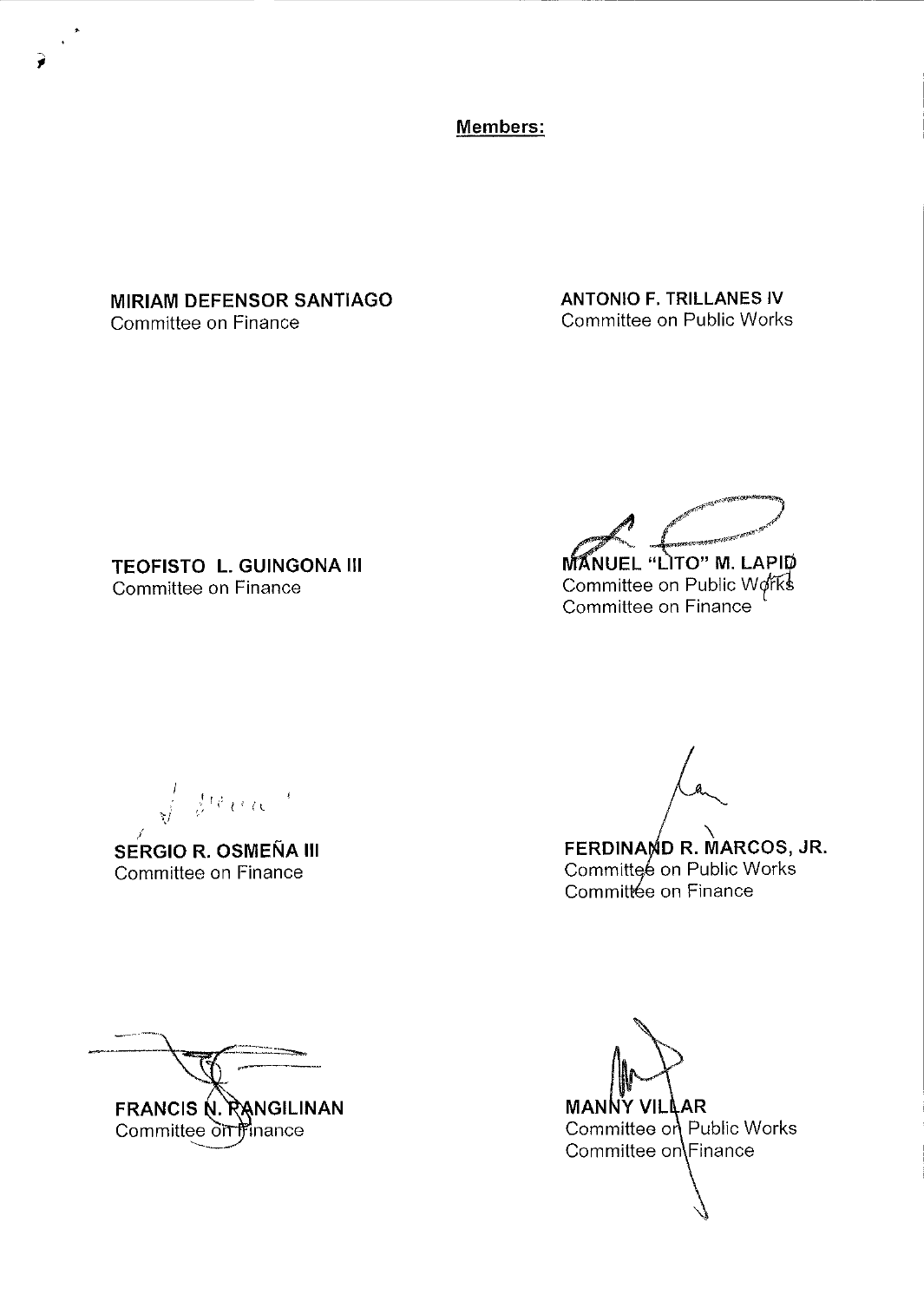~~ **FRANCIS G. ESCUDERO**  Committee on Public Works Committee on Finance

**PANFILO M. LACSON**  Committee on Finance

**JOKER P. ARROYO**  Committee on Public Works Committee on Finance

**LOREN LEGARDA**  Committee on Public Works Committee on Finance

**PIA S. CAYETANO**  Committee on Public Works Committee on Finance

 $\Delta \sim 10^{-11}$ 

**AQUILINO "KOKO" L. PIMENTEL III**  Committee on Public Works Committee on Finance